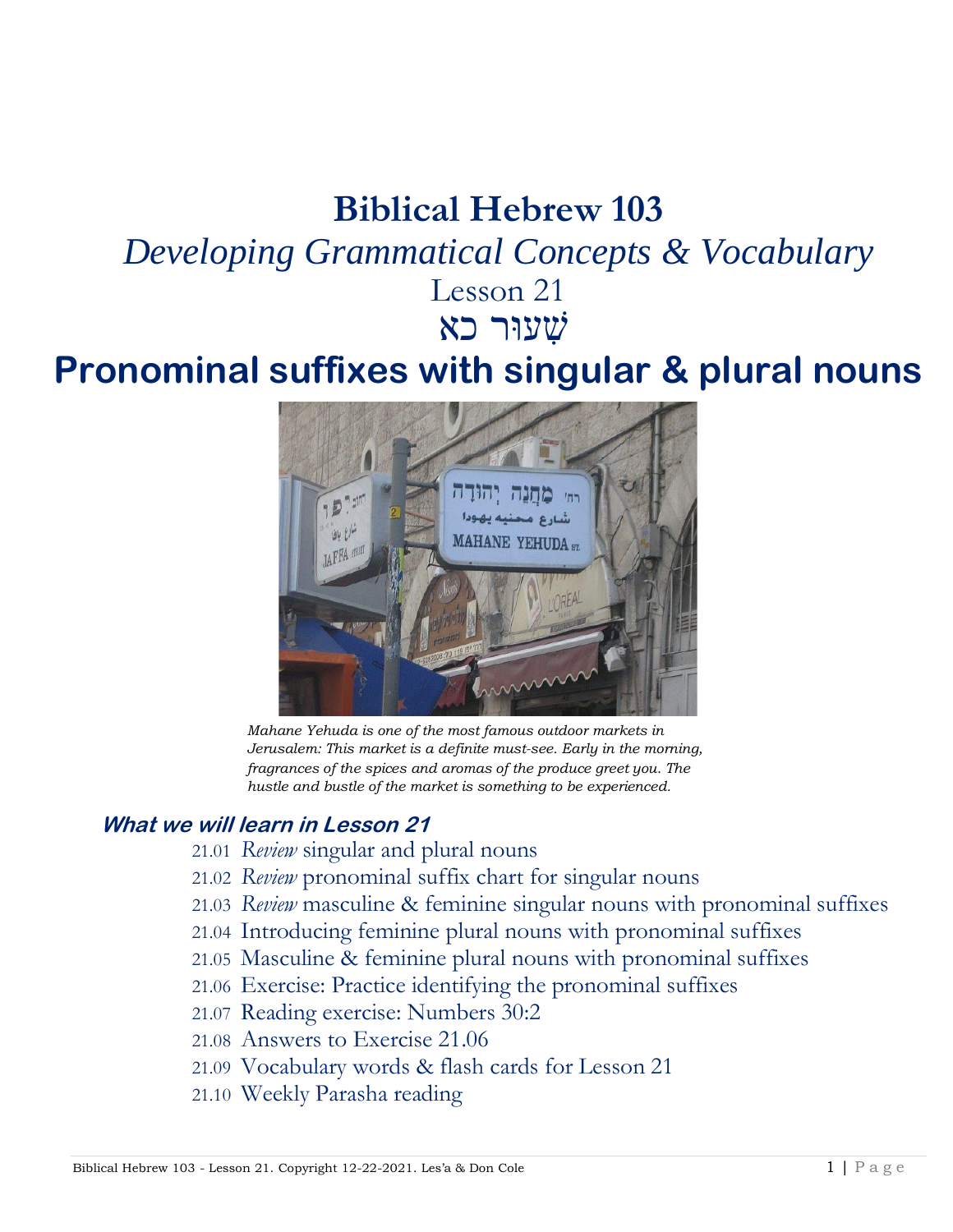#### 21.01 **Review: singular and plural nouns**

- 1. Masculine singular nouns are basic nouns.
	- a. Example:  $O'O$ <sup>"</sup>("horse")
	- $\mathbf b$ . Example: סֶפֶּר ("book")
- 2. Masculine plural become plural by adding to the end of the a chirek, yod, and a mem sofit  $\mathbb{D}^1$ .
	- a. Example: סוּסִים ("horses" uses the standard formation of a chirek, yod, and a mem sofit  $\Box$ )
	- b. Example: סָפְרִים ("books" uses the standard formation of a chirek, yod, and a mem sofit  $\Box$ )
- 3. Feminine singular nouns generally have a hay  $\overline{J}$  at the end of the noun and generally add a kamats.
	- a. Examples: ה**ַסְה**" ("mare" or "female horse")
	- b. Examples: הִָתוֹרּ") Torah" is a feminine noun. Every Hebrew noun is either masculine or feminine. In English, most nouns are "its." For example: a book is "it"; however, a boat is a "she.")
- 4. Feminine plural a noun generally becomes plural by dropping the hay and adding a cholam vav and a tav ִוֹת to the end of the word.
	- a. Example: סוּסוֹת" ("mares" or "female horses")
	- b. Example: תוֹרָה ("Torahs." Note: the 2nd cholam vav, follows a resh, is shortened to a cholam.)

| <b>Pronominal Suffix Chart</b><br>for singular nouns |                        |  |           |                 |  |
|------------------------------------------------------|------------------------|--|-----------|-----------------|--|
| Singular suffixes                                    | <b>Plural suffixes</b> |  |           |                 |  |
| Person                                               | <b>Suffixes</b>        |  | Person    | <b>Suffixes</b> |  |
| 1st $c*s$                                            |                        |  | $1st c*p$ |                 |  |
| $2nd$ ms                                             |                        |  | $2nd$ mp  | (silent sheva)  |  |
| $2nd$ fs                                             |                        |  | $2nd$ fp  | (silent sheva)  |  |
| $3rd$ <sub>ms</sub>                                  |                        |  | $3rd$ mp  |                 |  |
| $3rd$ fs                                             |                        |  | $3rd$ fp  |                 |  |

#### 21.02 **Review: pronominal suffix chart for singular nouns**

Studying Biblical Hebrew really shows me how much I do not know about Scripture! DH

#### **\* Grammar Made Simple:**

- o As we have learned, all Hebrew nouns are either masculine or feminine.
- o Pronouns also are masculine or feminine except for the 1st person pronouns. These are called \*common pronouns (abbreviated as "c") because they can refer to either males or females. For example, 1st person singular "I" can refer to either a male or female, & 1st plural "we" can refer to either males or females or a mixed group.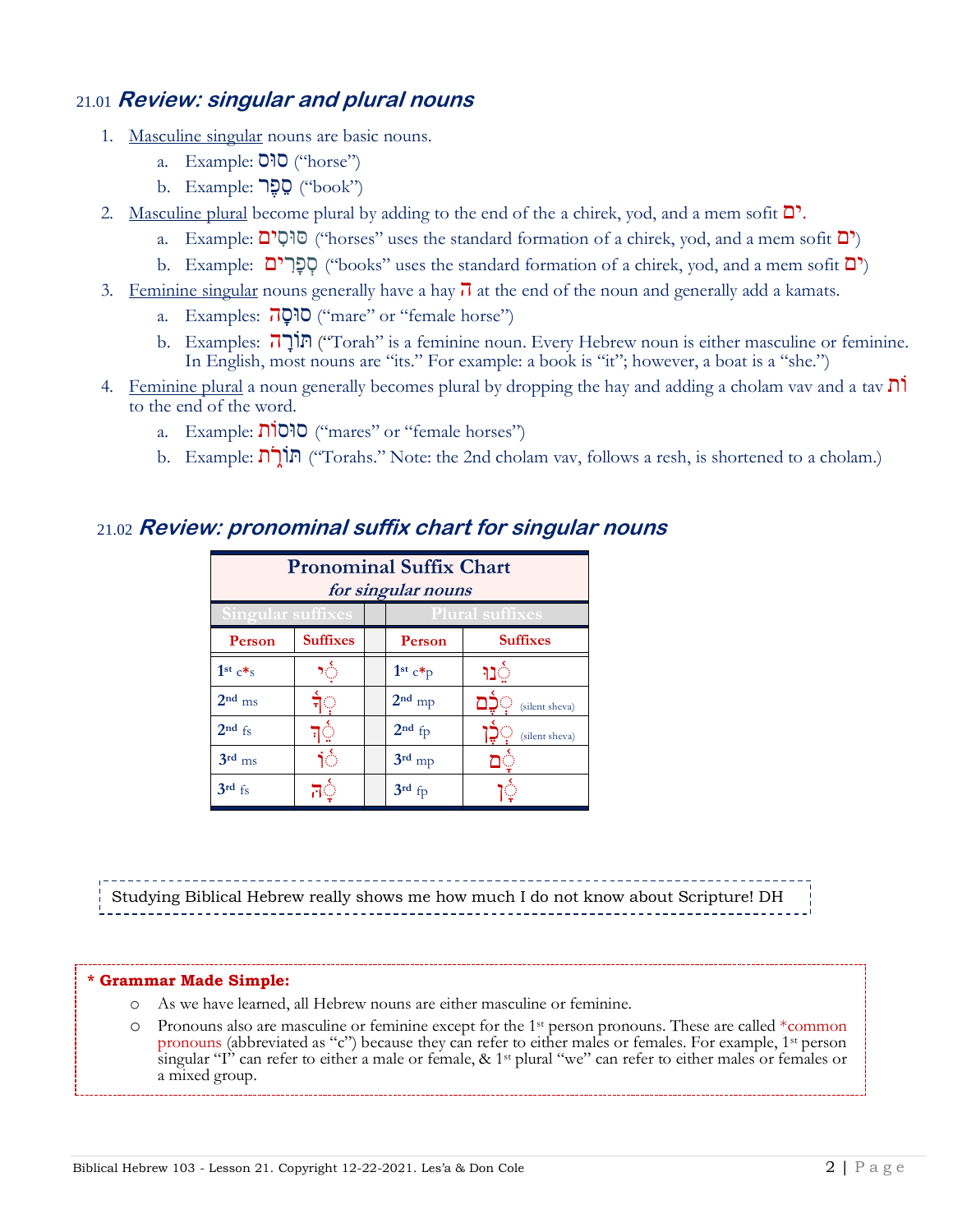#### 21.03 **Review: masculine & feminine singular nouns with suffixes**

| Masculine singular noun with singular<br>pronominal suffixes           |               |                                                                              |  |                                                      | pronominal suffixes | Feminine singular noun with singular                                 |
|------------------------------------------------------------------------|---------------|------------------------------------------------------------------------------|--|------------------------------------------------------|---------------------|----------------------------------------------------------------------|
| <b>Person</b><br>$ms =$ masculine singular<br>$fs =$ feminine singular | <b>Hebrew</b> | <b>Translation</b>                                                           |  | <b>Person</b>                                        | <b>Hebrew</b>       | <b>Translation</b>                                                   |
|                                                                        |               | $\overline{O}$ <sup>1</sup> $\overline{O}$ = horse (masculine singular noun) |  |                                                      |                     | $\Gamma$ ן[ $\Gamma$ ] = law or instruction (feminine singular noun) |
| $1st$ ms & fs:<br>(masculine/ feminine,<br>singular)                   | סוּסי         | my horse                                                                     |  | $1st$ ms & fs:<br>(masculine/ feminine,<br>singular) | תּוֹרַתִי           | my Torah (law or<br>instruction)                                     |
| $2nd$ ms:<br>(masculine, singular)                                     | סוּסְד        | your (ms) horse                                                              |  | $2nd$ ms:<br>(masculine, singular)                   | תּוֹרָתִךּ          | your (ms) Torah (law or<br>instruction)                              |
| $2nd$ fs:<br>(feminine, singular)                                      | סוּסֶד        | your (fs) horse                                                              |  | $2nd$ fs:<br>(feminine, singular)                    | תּוֹרָתֵך           | your (fs) Torah (law or<br>instruction)                              |
| $3rd$ ms:<br>(masculine, singular)                                     | סוּסוֹ        | his horse                                                                    |  | $3rd$ ms:<br>(masculine, singular)                   | תורתו               | his Torah (law or<br>instruction)                                    |
| $3rd$ fs:<br>(feminine, singular)                                      | סוּסַה        | her horse                                                                    |  | $3rd$ fs:<br>(feminine, singular)                    | תורתה               | her Torah (law or<br>instruction)                                    |

**Singular nouns with singular pronominal suffixes**

#### 21.04 **Introducing feminine plural nouns with pronominal suffixes**

- o Plural feminine nouns with pronominal suffixes are formed much the same way as masculine. The suffix is connected to the noun.
- o Both masculine & feminine plural nouns have a "yod" added to the end of the noun & before the suffix. The only exception are the  $1<sup>st</sup>$  person singular suffixes where there is no "yod" added; however, the "yod" is again added to 1<sup>st</sup> plural suffixes.

| Masculine singular noun with singular<br>pronominal suffixes                 |               |                                         |  |                                                                 | pronominal suffixes | Feminine singular noun with plural                                    |
|------------------------------------------------------------------------------|---------------|-----------------------------------------|--|-----------------------------------------------------------------|---------------------|-----------------------------------------------------------------------|
| Person                                                                       | <b>Hebrew</b> | <b>Translation</b>                      |  | <b>Person</b>                                                   | <b>Hebrew</b>       | <b>Translation</b>                                                    |
| $\overline{O}$ <sup>1</sup> $\overline{O}$ = horse (masculine singular noun) |               |                                         |  |                                                                 |                     | $\Gamma$ ן[ד $\Gamma$ ] = law or instruction (feminine singular noun) |
| $1st$ ms & fs:<br>(masculine/ feminine,<br>singular)                         | תּוֹרַתִי     | my Torah (law or instruction)           |  | 1 <sup>st</sup> mp $\&$ fp:<br>(masculine/ feminine,<br>plural) | תּוֹרַתֵּנוּ        | our Torah (law or<br>instruction)                                     |
| $2nd$ ms:<br>(masculine, singular)                                           | תוֹרָתִךּ     | your (ms) Torah (law or<br>instruction) |  | $2nd$ mp:<br>(masculine, plural)                                | תוֹרַתְכֶם          | your (mp) Torah (law or<br>instruction)                               |
| $2nd$ fs:<br>(feminine, singular)                                            | תּוֹרָתֶך     | your (fs) Torah (law or<br>instruction) |  | $2nd$ fp:<br>(feminine, plural)                                 | תּוֹרַתִּכֵן        | your (fp) Torah (law or<br>instruction)                               |
| $3rd$ ms:<br>(masculine, singular)                                           | תּוֹרַתוֹ     | his Torah (law or instruction)          |  | $3rd$ mp:<br>(masculine, plural)                                | תּוֹרַתָּם          | their (mp) Torah (law or<br>instruction)                              |
| $3rd$ fs:<br>(feminine, singular)                                            | תורתה         | her Torah (law or instruction)          |  | $3rd$ fp:<br>(feminine, plural)                                 | תורתו               | her (mp) Torah (law or<br>instruction)                                |

#### **Singular nouns with plural pronominal suffixes**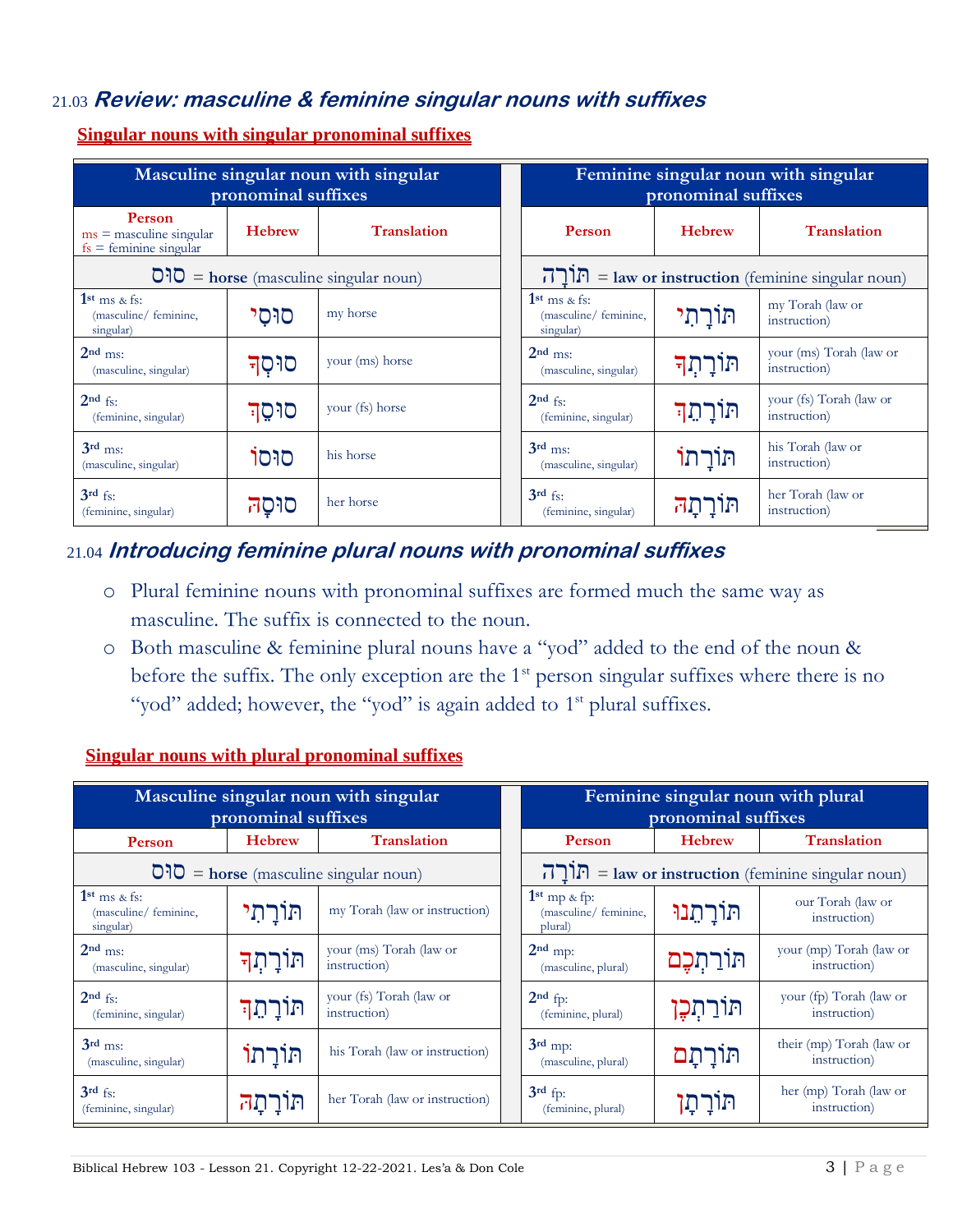### 21.05 **Masculine & feminine plural nouns with pronominal suffixes**

Notice: the pronominal suffixes are the same for both masculine & feminine nouns. Remember with singular feminine nouns, the "hay & kamatz" are dropped and a "tav" is added before the suffix.

#### **Plural nouns with singular pronominal suffixes**

|                                                      | Feminine plural noun with plural<br>pronominal suffixes |                    |  | Feminine plural noun with plural<br>pronominal suffixes       |               |                                   |  |
|------------------------------------------------------|---------------------------------------------------------|--------------------|--|---------------------------------------------------------------|---------------|-----------------------------------|--|
| Person                                               | <b>Hebrew</b>                                           | <b>Translation</b> |  | Person                                                        | <b>Hebrew</b> | <b>Translation</b>                |  |
|                                                      | $\Box$ <b>O</b> = horses (masculine plural noun)        |                    |  | $\prod \prod P$ = laws or instructions (feminine plural noun) |               |                                   |  |
| $1st$ ms & fs:<br>(masculine)<br>feminine, singular) | סוּסי                                                   | my horses          |  | $1st$ ms & fs:<br>(masculine/ feminine,<br>singular)          | תּוֹרוֹתי     | my laws or<br>instructions        |  |
| $2nd$ ms:<br>(masculine,<br>singular)                | סוּסֵיד                                                 | your (ms) horses   |  | $2nd$ ms:<br>(masculine, singular)                            | תוֹרוֹתֶיךָ   | your (ms) laws or<br>instructions |  |
| $2nd$ fs:<br>(feminine, singular)                    | סוּסַיִך                                                | your (fs) horses   |  | $2nd$ fs:<br>(feminine, singular)                             | תורותיה       | your (fs) laws or<br>instructions |  |
| $3rd$ ms:<br>(masculine, singular)                   | סוּסַיו                                                 | his horses         |  | $3rd$ ms:<br>(masculine, singular)                            | תורותיו       | his laws or<br>instructions       |  |
| $3rd$ fs:<br>(feminine, singular)                    | סוּסֶיהָ                                                | her horses         |  | $3rd$ fs:<br>(feminine, singular)                             | תּוֹרוֹתֶיהָ  | her laws or<br>instructions       |  |

o Plural nouns (both masculine & feminine) have a "yod" before suffixes, except for 1<sup>st</sup> person.

#### **Plural nouns with plural pronominal suffixes**

- o Plural pronominal suffixes are the same for masculine & feminine plural nouns.
- $\circ$  However, with plural nouns & suffixes, even the 1<sup>st</sup> person has a "yod" preceding the pronominal suffix.

| Masculine plural noun with plural<br>pronominal suffixes |               |                    |  | Feminine plural noun with plural<br>pronominal suffixes                |               |                                    |
|----------------------------------------------------------|---------------|--------------------|--|------------------------------------------------------------------------|---------------|------------------------------------|
| Person                                                   | <b>Hebrew</b> | <b>Translation</b> |  | <b>Person</b>                                                          | <b>Hebrew</b> | <b>Translation</b>                 |
| $D^{\bullet}$ = horses (masculine plural noun)           |               |                    |  | $\text{minimize} = \text{laws or instructions (feminine plural noun)}$ |               |                                    |
| $1st$ mp & fp:<br>(masculine/<br>feminine, plural)       | סוּסִינוּ     | our horses         |  | $1st$ mp & fp:<br>(masculine/ feminine,<br>plural)                     | תורותינו      | our laws or<br>instructions        |
| $2nd$ mp:<br>(masculine, plural)                         | סוּסֵיכֵם     | your (mp) horses   |  | $2nd$ mp:<br>(masculine, plural)                                       | תורותיכם      | your (mp) laws or<br>instructions  |
| $2nd$ fp:<br>(feminine, plural)                          | סוּסֵיכֶן     | your (fp) horses   |  | $2nd$ fp:<br>(feminine, plural)                                        | תּוֹרוֹתֵיכֶן | your (fp) laws or<br>instructions  |
| $3rd$ mp:<br>(masculine, plural)                         | סוּסֵיהֶם     | their (mp) horses  |  | $3rd$ mp:<br>(masculine,<br>plural)                                    | תורותיהם      | their (mp) laws or<br>instructions |
| $3rd$ fp:<br>(feminine, plural)                          | סוּסֵיהֶן     | their (fp) horses  |  | $3rd$ fp:<br>(feminine, plural)                                        | תוֹרוֹתֵיהֶן  | their (fp) laws or<br>instructions |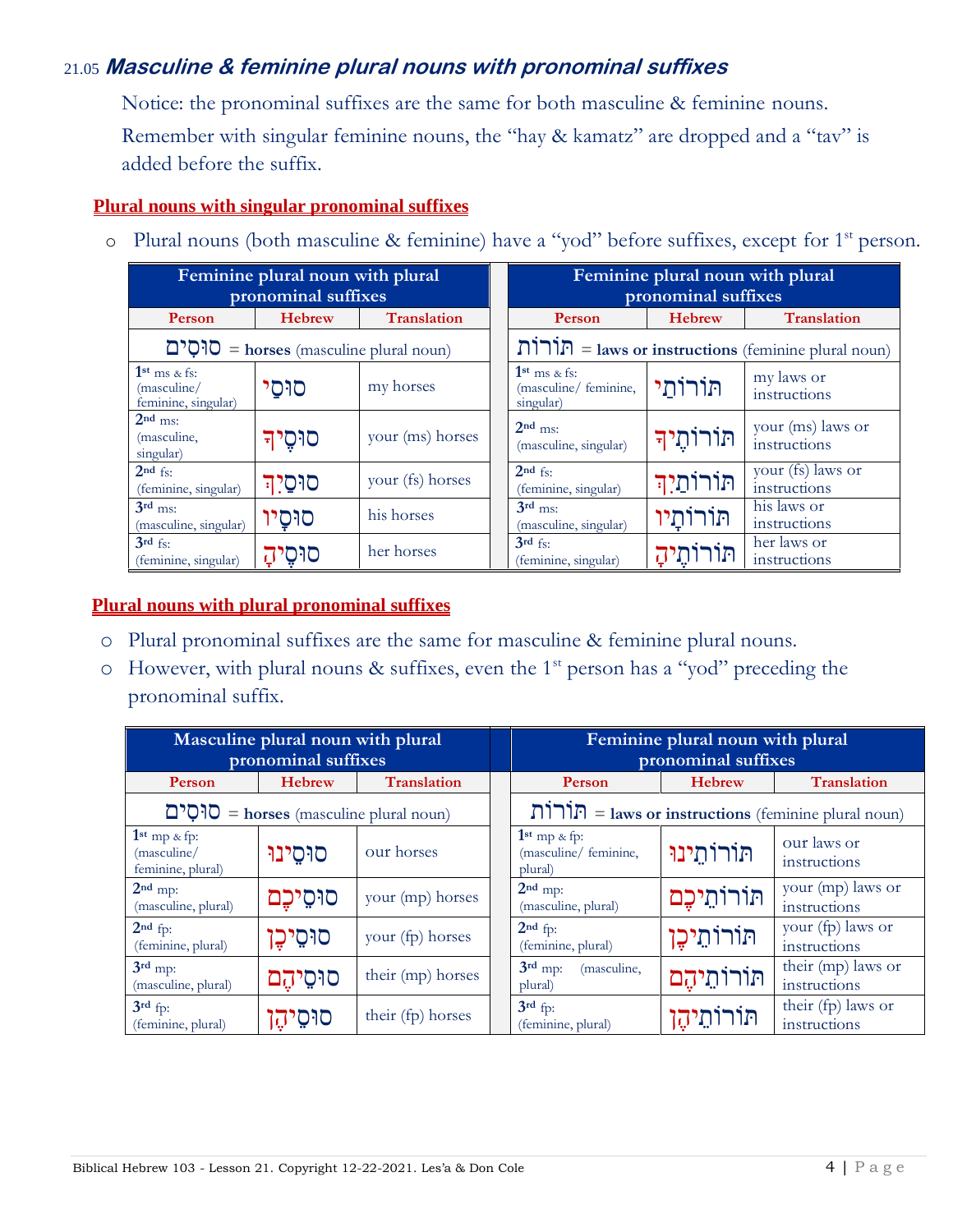## 21.06 **Exercise: Practice identifying the pronominal suffixes for**

If you're unsure of a pronominal suffix, refer to the Pronominal Suffix Chart below:

|                                         | Fill in person for pronominal suffix in right column |                  |
|-----------------------------------------|------------------------------------------------------|------------------|
| $^1$ סוּסי                              | My (1cs) horse                                       | Answers on 21.08 |
| $\overline{2}$<br>שְׁמָה                |                                                      |                  |
| 3<br>אַרְצִי                            | My $(1cs)$ land $(Gen 2:15)$                         |                  |
| $\overline{\mathcal{A}}$<br>אִשְׁתְּךָ  | Your (2ms) wife (Gen 8:17)                           |                  |
| 5<br>אַרְצָׂנוּ                         | Our (1cp) land (Josh 9:11)                           |                  |
| 6<br><i></i> מִשְׁבֻעֲתֵך               |                                                      |                  |
| $\overline{7}$<br>שְׁמֻנוּ              |                                                      |                  |
| 8<br>בּעָרַה                            |                                                      |                  |
| 9<br>אַרְצֶד                            |                                                      |                  |
| 10                                      | His (3ms) land (Joel 2:18)                           |                  |
| 11<br>ֹשָׁמְרֵם                         |                                                      |                  |
| 12<br>שְׁמְוֹ                           |                                                      |                  |
| 13<br>Ð                                 |                                                      |                  |
| 14<br>שְׁמֶך                            |                                                      |                  |
| $\overline{15}$ אַרְצוֹ                 |                                                      |                  |
| 16<br>אַרִצְכֶם                         |                                                      |                  |
| 17<br>שמם                               | their (3mp) name (Gen 5:2)                           |                  |
| $\overline{18}$ יקולי $\overline{\psi}$ |                                                      |                  |
| 19<br>אַרְצֶם                           |                                                      |                  |
| 20<br>שְׁמֶך                            | your (2fs) name (Jer 11:16)                          |                  |

| <b>Pronominal Suffix Chart</b><br>for singular nouns |                 |  |                        |                 |  |
|------------------------------------------------------|-----------------|--|------------------------|-----------------|--|
| <b>Singular suffixes</b>                             |                 |  | <b>Plural suffixes</b> |                 |  |
| Person                                               | <b>Suffixes</b> |  | Person                 | <b>Suffixes</b> |  |
| 1st $c\ddot{*}$ s                                    |                 |  | $1st c*p$              |                 |  |
| $2nd$ ms                                             |                 |  | $2nd$ mp               | (silent sheva)  |  |
| $2nd$ fs                                             |                 |  | $2nd$ fp               | (silent sheva)  |  |
| $3rd$ <sub>ms</sub>                                  | Ю               |  | $3rd$ mp               |                 |  |
| $3rd$ fs                                             |                 |  | $3rd$ fp               |                 |  |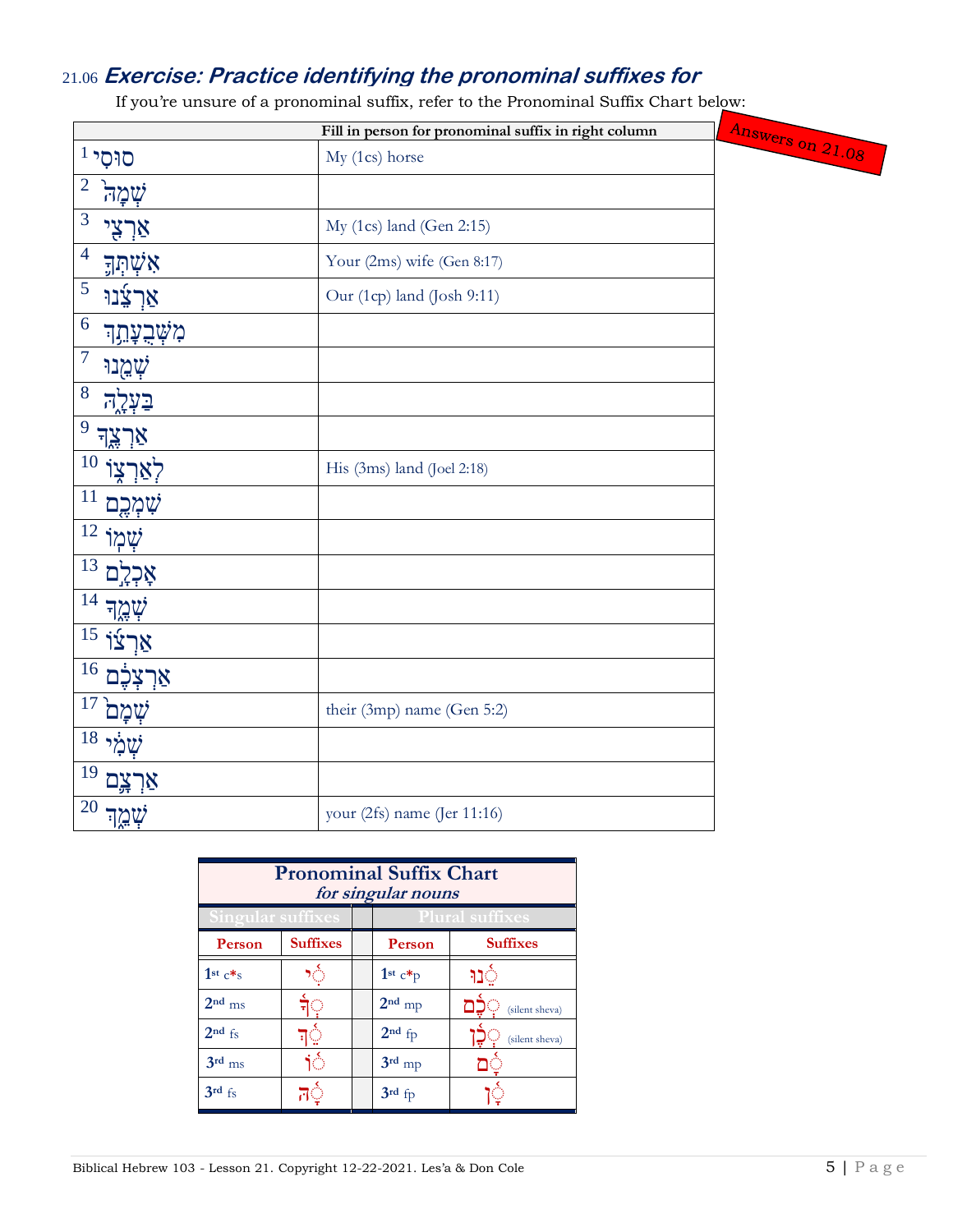## 21.07 **Reading exercise: Numbers 30:2**

Numbers 30:2 ESV: "If a man vows a vow to the LORD [YHVH], or swears an oath to bind himself by a pledge, he shall not break his word. He shall do according to all that proceeds out of his mouth."

# אִישׂ כִּי־יִדָּר נָדֶר לַיהוָ֫ה או־הִשָּׁבַע שְׁבִעָה לִאִסָר אִסָּר עַל־נַפְ<sup>ּיָ</sup>טֹן לָא יַחֲל דְּבָרֹן כְּכָל־הַיֹּצֵא מִפִּי<mark>ו</mark> יַעֲשֱה:

| <b>Strong's</b> | <b>Hebrew</b>           | <b>English</b>    | <b>Morphology</b>      |
|-----------------|-------------------------|-------------------|------------------------|
| $376$ [e]       | ิซ่'×                   | A man             | $N-ms$                 |
| 3588 [e]        | כֶּי־                   | if                | Conj                   |
| $5087$ [e]      | $7\frac{a}{1}$ י        | makes             | V-Qal-Imperf-3ms       |
| 5088 [e]        | <i>ל</i> ֶדֶר           | a vow             | $N-ms$                 |
| $3069$ [e]      | ליהוָה                  | to Yahweh [YHVH]  | Prep-1   N-proper-ms   |
| $176$ [e]       | ל"                      | <b>or</b>         | Conj                   |
| $7650$ [e]      | הַשֲָׁבַע               | swears            | V-Nifal-InfAbs         |
| $7621$ [e]      | ゚゙゙゙゙゙゙゙゙゙゙゙゙゚゙゙゙゙ヸヹ゙   | an oath           | $N-fs$                 |
| $631$ [e]       | לְאָסָר                 | to bind           | Prep-l   V-Qal-Inf     |
| $632$ [e]       | אָסָר <sup>י</sup>      | by some agreement | $N-ms$                 |
| 5921 [e]        | ֿעַל־                   | on                | Prep                   |
| 5315 [e]        | ֿנַפְ <sup>ּ</sup> שׁוֹ | his soul          | N-fsc   3ms            |
| 3808 [e]        | לֹא                     | not               | Adv-NegPrt             |
| $2490$ [e]      | <u>יהל</u>              | he shall break    | V-Hifil-Imperf-3ms     |
| 1697 [e]        | ּדְּבְרוֹ               | his word          | N-msc   3ms            |
| 3605 [e]        | בָּכְלִ-                | according to all  | $Prep-k   N-msc$       |
| 3318 [e]        | $X \times 57$           | that proceeds out | Art   V-Qal-Prtcpl-ms  |
| 6310 [e]        | מִפִּיו                 | of his mouth      | $Prep-m   N-msc   3ms$ |
| $6213$ [e]      | <u>יַעֲשֶׂה:</u>        | he shall do       | V-Qal-Imperf-3ms       |